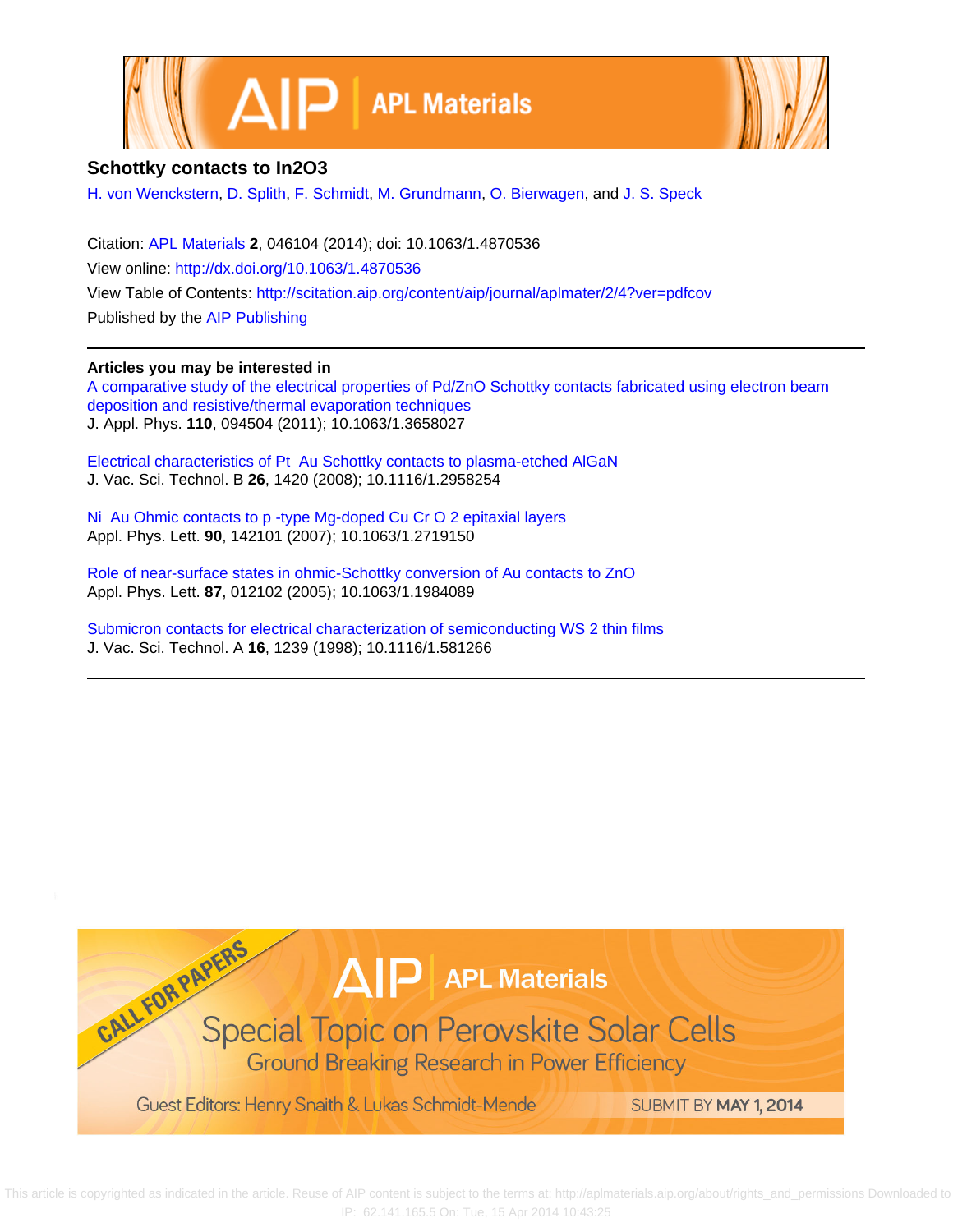

## **Schottky contacts to In<sub>2</sub>O<sub>3</sub>**

H. von Wenckstern,<sup>1,a</sup> D. Splith,<sup>1</sup> F. Schmidt,<sup>1</sup> M. Grundmann,<sup>1</sup> O. Bierwagen, $2,3$  and J. S. Speck $3$ <sup>1</sup> Universität Leipzig, Fakultät für Physik und Geowissenschaften, Institut für Experimentelle *Physik II, Linnestrasse 5, 04103 Leipzig, Germany ´* <sup>2</sup>*Paul Drude Institut fur Festk ¨ orperelektronik, Hausvogteiplatz 5-7, 10117 Berlin, Germany ¨* <sup>3</sup>*Materials Department, University of California, Santa Barbara, California 93106, USA*

(Received 8 January 2014; accepted 26 March 2014; published online 4 April 2014)

*n*-type binary compound semiconductors such as InN, InAs, or In<sub>2</sub>O<sub>3</sub> are especial because the branch-point energy or charge neutrality level lies within the conduction band. Their tendency to form a surface electron accumulation layer prevents the formation of rectifying Schottky contacts. Utilizing a reactive sputtering process in an oxygen-containing atmosphere, we demonstrate Schottky barrier diodes on indium oxide thin films with rectifying properties being sufficient for space charge layer spectroscopy. Conventional non-reactive sputtering resulted in ohmic contacts. We compare the rectification of Pt, Pd, and Au Schottky contacts on  $In_2O_3$  and discuss temperature-dependent current-voltage characteristics of  $Pt/In<sub>2</sub>O<sub>3</sub>$  in detail. The results substantiate the picture of oxygen vacancies being the source of electrons accumulating at the surface, however, the position of the charge neutrality level and/or the prediction of Schottky barrier heights from it are questioned. *© 2014 Author(s). All article content, except where otherwise noted, is licensed under a Creative Commons Attribution 3.0 Unported License.* [\[http://dx.doi.org/10.1063/1.4870536\]](http://dx.doi.org/10.1063/1.4870536)

Semiconducting oxides (SO) find application in transparent electrodes for thin film solar cells, as rectifiers, as transistors, as UV-photodetectors, and as chemical, gas and pH-sensors. In order to realize devices with optimized performance, the bulk as well as the surface properties of the SO-layers must be controllable and adjustable. In<sub>2</sub>O<sub>3</sub> thin films with high room temperature (RT) mobilities (up to 230 cm<sup>2</sup>/V s<sup>1,2</sup>) and controllable conductivities ranging from semi-insulating (by  $Mg$ -doping<sup>3</sup>) to highly conductive (by Sn-doping<sup>4</sup>) have favorable bulk transport properties for transistor applications. However, especially the surface electron accumulation layer (SEAL) of SOs is difficult to modify and in some cases like for  $In_2O_3$  not sufficiently tunable to allow the formation of Schottky contacts. King *et al.* explained the surface electron accumulation as well as the ease of extrinsic *n*-type doping of  $In_2O_3$  by the position of the branch point energy  $E_{bp}$  (sometimes referred to as charge neutrality level) within the conduction band and about 0.4 eV above the conduction band minimum (CBM).<sup>[5](#page-6-0)</sup> Recently, a value of 0.35 eV above CBM was derived by quasi-particle calculations in close agreement with the experimental value.<sup>[6](#page-6-0)</sup> The microscopic origin of surface electrons is likely the formation of oxygen vacancies at the topmost surface layer(s).<sup>[7,](#page-6-0)[8](#page-6-0)</sup> A remote oxygen plasma treatment was capable of removing the electron accumulation at the surface of  $ZnO<sup>9,10</sup>$  $ZnO<sup>9,10</sup>$  $ZnO<sup>9,10</sup>$  and allowed the fabrication of Schottky contacts with acceptable rectification thereon. Qualitatively the same results have been obtained with  $SnO<sub>2</sub>$  films by an oxygen plasma treatment of the surface.<sup>[11,](#page-6-0) [12](#page-7-0)</sup> For In<sub>2</sub>O<sub>3</sub>, Bierwagen and co-workers investigated the change of the surface band bending due to the same oxygen plasma treatment by x-ray photoemission spectroscopy.<sup>[13](#page-7-0)</sup> As-grown samples showed a downward band bending (surface Fermi level is above conduction band minimum) independent of the growth conditions. The oxygen plasma treatment reversed the band bending at the surface such that an upward bending was observed after the treatment, however,



[awenckst@physik.uni-leipzig.de.](mailto: wenckst@physik.uni-leipzig.de) URL: [www.uni-leipzig.de/˜wenckst.](http://www.uni-leipzig.de/~wenckst)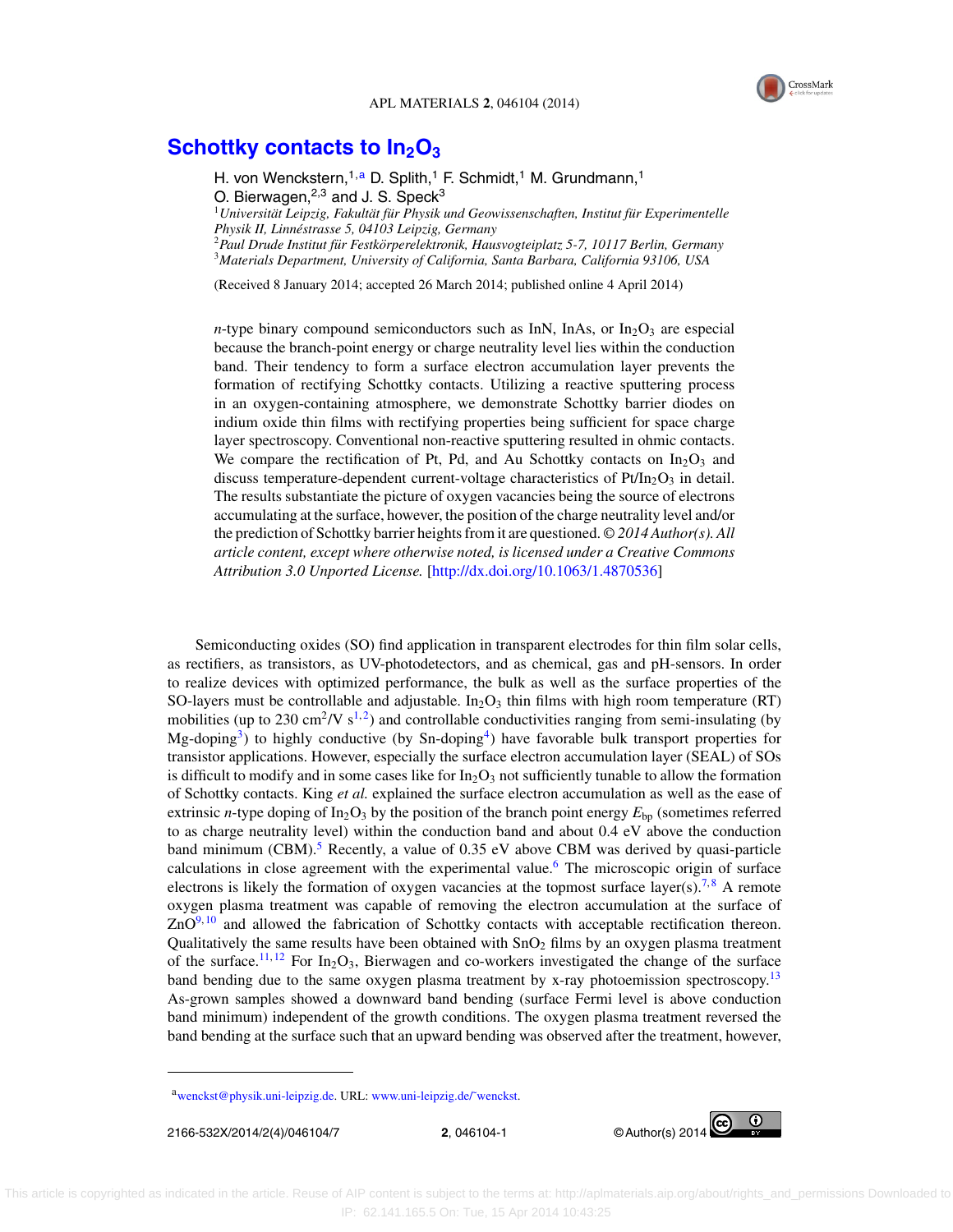current-voltage (*IV*) characteristics of mercury (Hg) contacts remained poor. Here we present a proof of principle study demonstrating that a reactive sputtering process of the Schottky contact metal in an oxygen-containing ambient addresses the obstacles for fabrication of Schottky barrier diodes on In<sub>2</sub>O<sub>3</sub> and show its suitability for the fabrication of Schottky diodes on In<sub>2</sub>O<sub>3</sub>(001) thin films grown by molecular beam epitaxy (MBE). The rectification achieved is sufficient for space charge spectroscopic characterization methods.

Three approximately 500 nm-thick  $In_2O_3(001)$  films were grown by plasma-assisted molecular beam epitaxy on (001)-oriented yttria-stabilized zirconia (YSZ) substrates. These films comprise an unintentionally doped (UID) film, a lightly Mg-doped film with Mg concentration of  $N_{\text{Mg}} = 1.3$  $\times$  10<sup>17</sup> cm<sup>-3</sup>, and a lightly Sn-doped film with Sn concentration of  $N_{\text{Sn}} = 10^{18}$  cm<sup>-3</sup>. Details on Mg and Sn-doping are described in Refs. [3](#page-6-0) and [4,](#page-6-0) respectively. Differences in the post-growth cool-down conditions in the MBE chamber (oxygen plasma or vacuum), and their respective consequences on oxygen-related defects,<sup>1,[3,](#page-6-0)[4](#page-6-0)</sup> were equalized by annealing the samples for 1 min at 750 °C in air prior to contact deposition. Standard photolithography was used to pattern ohmic and circular Schottky contacts. For ohmic contacts gold was dc-sputtered under Ar atmosphere. RT Hall effect measurements were performed at a magnetic field of 0.43 T. Here, ohmic contacts were placed at the corners of square-shaped  $5 \times 5$  mm<sup>2</sup> samples. For the creation of Schottky contacts sputtering in Ar was not successful independent of the contact metal used. Similar to former reports for ZnO we applied reactive dc-sputtering of Au, Pd, and Pt.<sup>[14–16](#page-7-0)</sup> The gas flow of 50 vol.% argon and 50 vol.% oxygen was 100 standard cubic centimeter per minute resulting in a total pressure of 0.025 mbar during the sputtering process. The target diameter is 30 mm, the target-to-substrate distance was 4 cm and a sputtering power of 30 W was used. The properties of the different contact metals are compared by means of RT *IV* measurements conducted in a SUESS probe station P200 connected to an Agilent Semiconductor Parameter Analyzer 4155C. For each metal an ensemble of 30 contacts or more was investigated per sample. For selected diodes the *IV* measurements were recorded in a temperature range from 293 K to 443 K.

Hall effect measurements on the annealed samples yielded free electron concentration *n* and the Hall mobility  $\mu$ <sub>H</sub>. The RT values are  $n = 1.9 \times 10^{17}$  cm<sup>-3</sup> and  $\mu$ <sub>H</sub> = 201 cm<sup>2</sup>/V s for the UID,  $n = 1.6 \times 10^{17}$  cm<sup>-3</sup> and  $\mu_H = 147$  cm<sup>2</sup>/V s for the Mg-doped and  $n = 8.5 \times 10^{17}$  cm<sup>-3</sup> and  $\mu_{\rm H}$  = 140 cm<sup>2</sup>/V s for the Sn-doped sample. As expected, the free electron concentration is highest for the Sn-doped and lowest for the Mg-doped sample; Hall mobility is highest for the UID sample and lowest for the Sn-doped sample.

Similar to evaporated metal contacts to  $SnO<sub>2</sub>$  described already in the literature<sup>[11](#page-6-0)</sup> we could not observe a rectifying behavior for non-reactively dc-sputtered Au, Pd, and Pt on  $In_2O_3$ . In Fig. [1\(a\)](#page-3-0) the characteristic of a non-reactively sputtered Pt contact on the UID sample is shown exemplarily (see grey line in the figure) for all metal contacts that were realized that way on each sample type. None of these contacts showed rectification. Rectifying contacts were obtained by reactive sputtering of the respective metal as depicted in Fig.  $1(a)$  for the case of Pt. A detailed microscopic understanding of Schottky contact formation does not exist so far. We speculate that, similar to the oxygen plasma treatment reported by Bierwagen and co-workers,<sup>13</sup> negative oxygen ions impinge the sample surface at the very beginning of the sputtering process. These oxygen ions might fill surface and surface-near oxygen vacancies, by that remove the origin of the SEAL, and move the surface Fermi level below the CBM. Positively charged argon ions simultaneously ablate the metal target such that the cleaned  $In_2O_3$  surface is covered right away by the Schottky contact metal. Best room temperature current-voltage characteristics of reactively sputtered Au, Pd, and Pt contacts are depicted in Fig. [1](#page-3-0) for the UID, the Mg-, and the Sn-doped sample with corresponding fits. For the fit we assumed that current transport across the barrier is due to thermionic emission, only (see the supplementary material for more details $19$ ).

Temperature-dependent current-voltage characteristics were measured for upward and downward temperature ramping for Pt/In<sub>2</sub>O<sub>3</sub> in air between RT and 150 °C and are shown and discussed in the supplementary material.<sup>19</sup> At a temperature of 120 °C (393 K) a strong increase of the diode current is observed. At this temperature the barrier properties change. The series resistance of the diode decreased such that the current under flat-band conditions is now similar to that of Au Schottky barrier diodes. Further, the RT barrier height and the ideality factor are lower after the temperature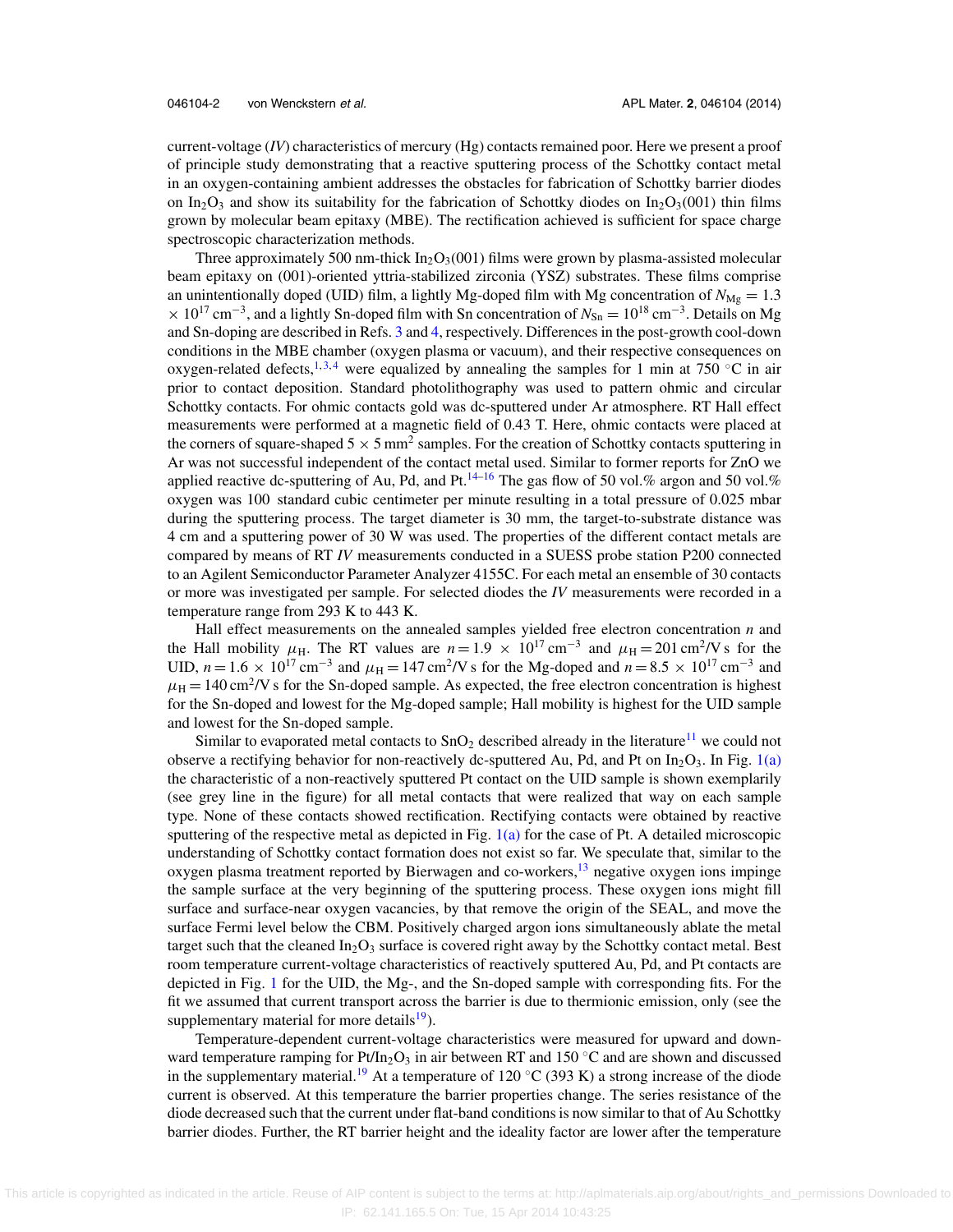<span id="page-3-0"></span>

FIG. 1. (a) Comparison of room temperature *j*(*V*)-characteristics of reactively sputtered Pt Schottky barrier contacts on UID, Mg-, and Sn-doped In<sub>2</sub>O<sub>3</sub> thin films. The grey line depicts the *j*(*V*)-characteristic of a Pt-contact sputtered in Argon. Room temperature *j*(*V*)-characteristics of reactively sputtered Au, Pd, and Pt Schottky barrier contacts on (b) UID, (c) Mg-, and (d) Sn-doped In<sub>2</sub>O<sub>3</sub> thin films. The (dashed) lines are model curves calculated considering thermionic emission (TE) and the series resistance of the diode. The grey line in (b) is the characteristic of an Pt contact that was sputtered in Ar atmosphere.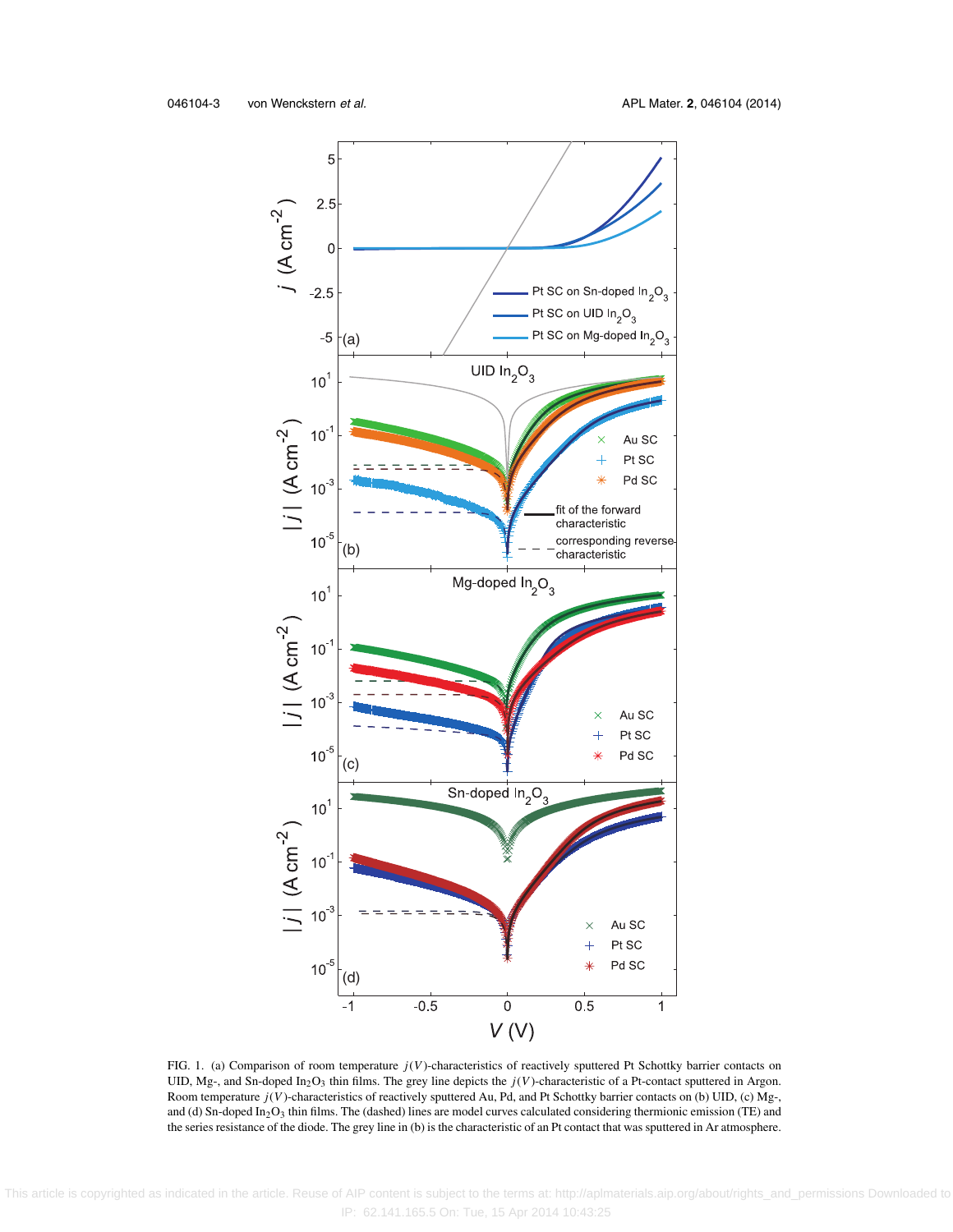<span id="page-4-0"></span>cycle. For both the upward and the downward temperature ramping we determined the barrier height and ideality factor which are depicted in Fig. [2](#page-5-0) in dependence on the inverse temperature. From the  $\Phi_B^{\text{eff}}(T)$  vs. 1/*T* plot the homogeneous or mean barrier height and the standard deviation of the Gaus-sian broadened barrier potential are obtained.<sup>[17,](#page-7-0)[18](#page-7-0)</sup> During the heat cycle the homogeneous barrier height  $\Phi_B^{\text{hom}}$  decreased from about 1.13 eV to 0.99 eV, whereas the standard deviation  $\sigma$  remained with 0.17 and 0.16 eV about constant. This is also reflected by the fact that the voltage dependence of the standard deviation is with about −0.046 and -0.049 eV essentially the same prior and after heating. The voltage dependence  $\rho_2$  of the homogeneous barrier height changes consequently from 0.21 to 0.19. We emphasize that the diode undergoes irreversible changes at a temperature of 120  $\degree$ C after these changes the diode is stable and fully functional up to at least 150 ◦C.

Now, we can compare the experimentally derived homogeneous barrier height to values predicted within the metal-induced gap state (MIGS) and electronegativity concept: $20$ 

$$
\Phi_{\rm B}^{\rm hom} = \Phi_{\rm bp}^n + S_X(X_{\rm M} - X_{\rm In_2O_3}),\tag{1}
$$

where  $\Phi_{\text{bp}}^n$  is the *n*-type branch-point energy (difference between energy of the conduction band minimum  $E_c$  and the branch-point energy  $E_{bp}$ ,  $\Phi_{bp}^n = E_c - E_{bp}$ ,  $S_x$  is the slope parameter and depends on the high-frequency dielectric constant  $S_X = \Phi_B^{\text{eff}} A_X/(1 + 0.1(\epsilon_\infty - 1)^2)$ ,  $X_M$  and  $X_{In_2O_3}$ are the electronegativity of the contact metal and indium oxide in Miedema units.  $X_{\text{Ino}}$ <sub>O3</sub> = 5.73 eV was obtained converting its Pauling scale value of 2.52 eV<sup>[21](#page-7-0)</sup> to Miedema scale.  $A_X = 0.86$  is a proportionality factor linking metal work function and the electronegativity of the metal in Miedema unit. Using the high-frequency dielectric constant  $\varepsilon_{\infty} = 4.43$  derived from  $\varepsilon_{\infty} \times m_{\text{opt}} = 1.24 m_0$  and  $m_{\text{opt}} = 0.28 m_0^{22}$  $m_{\text{opt}} = 0.28 m_0^{22}$  $m_{\text{opt}} = 0.28 m_0^{22}$  and the experimentally determined branch-point energy of King *et al.*<sup>[5](#page-6-0)</sup> we find for Pt/In<sub>2</sub>O<sub>3</sub>:  $\Phi_{B,Pt}^{hom} = -0.4 \text{ eV} + 0.395 \times (5.65 \text{ eV} - 5.73 \text{ eV}) = -0.43 \text{ eV}$ . This actually states that a Schottky barrier should not form between Pt and  $In_2O_3$  being in conflict with the above data. The large discrepancy between predicted and experimentally determined homogeneous barrier height is illustrated in Fig.  $2(c)$ . The dashed green area indicates values calculated using Eq. (1) for  $0.1 < S_X$  $< 0.4$  eV and  $0 < E_{\rm bp} - E_{\rm c} < 0.5$  eV. The green rectangle represents the range of homogeneous barrier heights (including experimental errors) deduced for  $Pt/In_2O_3$  from the temperature-dependent *IV* data. According to the MIGS and electronegativity concept a Schottky barrier should not form between Au, Pd, Pt, and  $In_2O_3$ , respectively. For the II-VI semiconductor ZnO a similarly large discrepancy between predicted and experimentally determined barrier heights was reported $^{23}$  $^{23}$  $^{23}$  and suggests revisiting the predictive power of the MIGS and electronegativity concept and/or branchpoint energies. Of course, more experimental work on Schottky barrier heights on  $In_2O_3$  is required to establish experimentally chemical trends of the barrier height for various contact metals.

For  $Pt/In_2O_3(UID)$  diode space charge spectroscopic investigations are briefly discussed. From capacitance-voltage measurements at RT a mean net doping density of  $1.5 \times 10^{17}$  cm<sup>-3</sup> was determined, a value in excellent agreement with the Hall effect data. However, the net doping density is not constant but varies along the growth direction. This hinders an unambiguous determination of the homogeneous barrier height. Thermal admittance spectroscopy was measured in a temperature range from about 20 K to 330 K at zero bias. The temperature dependence of the diode capacitance is depicted for selected probing frequencies  $\omega$  in Fig. [3.](#page-6-0) In the temperature range from 20 K to 60 K freeze-out of carriers occurs. For temperatures higher than 200 K a deep-level defect contributes to the capacitance. For the deep-level defect standard maximum evaluation of  $G(\omega)/\omega$  was applied to construct the Arrhenius plot depicted in the inset of Fig. [3.](#page-6-0) The thermal activation energy and apparent capture cross-section are determined from linear regression of the Arrhenius straight line to be  $E_t = 290$  meV and  $\sigma_{app} = 6 \times 10^{-15}$  cm<sup>2</sup>. For evaluation of carrier freeze-out Pautrat *et al.*<sup>[24](#page-7-0)</sup> proposed a model that requires the temperature dependence of the carrier mobility in the temperature range in which freeze-out occurs as input.

Temperature-dependent mobility data do not exist, hence we consider ionized impurity (IIS) and grain boundary scattering (GBS) typically limiting low temperature mobility of oxide semicon-ducting thin films.<sup>[25,](#page-7-0) [26](#page-7-0)</sup> For IIS an unrealistically small value  $E_t = 5.9$  meV is obtained and so GBS is considered. Here, the height of the potential barrier between adjacent grains enters evaluation. We have constructed an Arrhenius plot for a typical range of  $V<sub>b</sub>$  and obtain the following  $E<sub>t</sub>(V<sub>b</sub>)$ :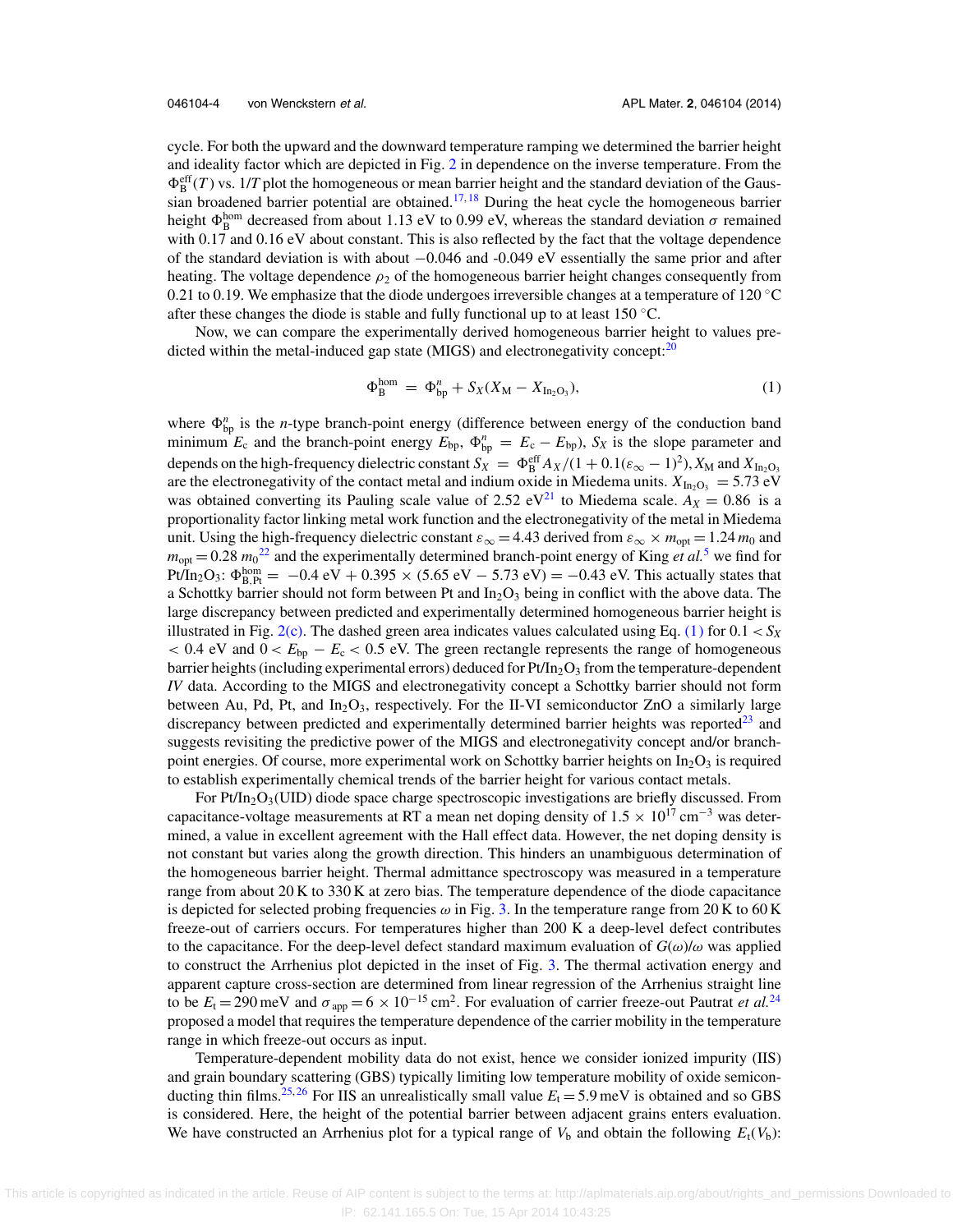<span id="page-5-0"></span>

FIG. 2. (a) Effective barrier height  $\Phi_B^{eff}$  and (b) ideality factor  $\eta$  of a Pt Schottky diode on In<sub>2</sub>O<sub>3</sub>:Mg in dependence on the inverse temperature. Upward (downward) directed triangles represent results obtained from upward (downward) temperature ramping. The lines are fits to the data considering the model of a Gaussian barrier height distribution.<sup>17, [18](#page-7-0)</sup> (c) Predicted homogeneous barrier heights for 0.1 eV (black lines) < *SX* < 0.4 eV (grey lines) and 0 eV (upper lines) < *E*bp − *E*<sup>c</sup> < 0.5 eV (lower lines) according to Eq. [\(1\).](#page-4-0) The green box indicates the homogeneous barrier height of  $Pt/In_2O_3$ , the vertical dashed lines indicate electronegativity of Au, Pd, and Pt (from left to right). We used Miedema scale for electronegativity.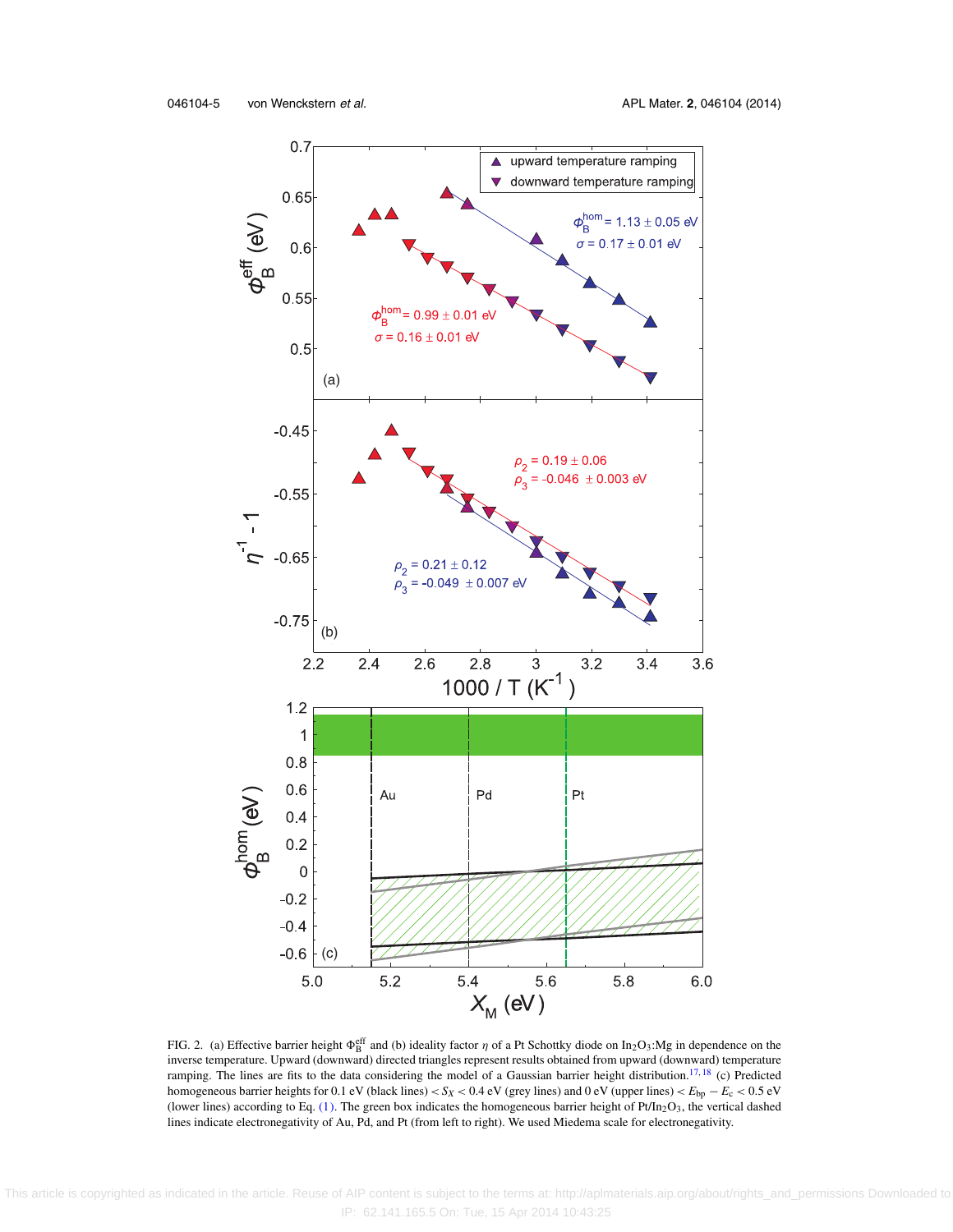<span id="page-6-0"></span>

FIG. 3. Temperature dependence of capacitance of Pt/In<sub>2</sub>O<sub>3</sub>(UID) Schottky barrier diode for probing frequencies as labelled in the figure and zero bias. The inset depicts the Arrhenius plot of a shallow defect level freezing out below 50 K and a deeper level causing the capacitance step at about 250 K. For the shallow level we depict the Arrhenius diagram as a function of the potential barrier  $V<sub>B</sub>$  between adjacent grains (see text for details).

 $E_t(5 \text{ meV}) = 18 \text{ meV}, E_t(10 \text{ meV}) = 23 \text{ meV}, \text{ and } E_t(20 \text{ meV}) = 33 \text{ meV}.$  We assume the activation energy between about 25 and 30 meV.

In summary we have realized Schottky barrier contacts on UID, lightly Mg-doped and lightly Sn-Doped MBE-grown In<sub>2</sub>O<sub>3</sub>(001) thin film samples by a reactive sputtering process in an O<sub>2</sub>/Ar environment. The diode current can be well described by thermionic emission across a laterally inhomogeneous barrier. Temperature-dependent measurements reveal that these barrier fluctuations can be well modeled by a Gaussian distribution. Best contacts were obtained with Pt on Mg-doped samples and showed rectification of more than three orders of magnitude, the averaged RT effective barrier height of Au, Pd, and Pt on the UID sample is 0.50, 0.49, and 0.57 eV, respectively. For Pt contacts on the Mg-doped sample changes of the contact properties were observed at 120 ◦C. After that, the diode was stable up to at least 150 ◦C and its mean barrier height was determined to be about 1 eV. The realization of first rectifying contacts to  $In_2O_3$  enables systematic characterization of  $In_2O_3$  by depletion region based characterization techniques and the use in unipolar field-effect devices. During the reactive sputtering process oxygen ions likely removed surface oxygen vacancies that were attributed to cause the SEAL. We note, however, that removal of the SEAL contrasts the charge neutrality picture that predicts donor type defects (the surface itself or defects caused by the O-ion damage) to move the Fermi level into the conduction band. Further insights into the effect of the oxygen ions on surface accumulation and a refined theoretical concept for predicting Schottky barrier heights on SOs like  $In_2O_3$  or ZnO and/or additional investigations of their branch point energy are demanded.

- <sup>1</sup> O. Bierwagen and J. S. Speck, [Appl. Phys. Lett.](http://dx.doi.org/10.1063/1.3480416) **97**, 072103 (2010).
- <sup>2</sup> N. Preissler, O. Bierwagen, A. T. Ramu, and J. S. Speck, [Phys. Rev. B](http://dx.doi.org/10.1103/PhysRevB.88.085305) **88**, 085305 (2013).
- <sup>3</sup> O. Bierwagen and J. S. Speck, [Appl. Phys. Lett.](http://dx.doi.org/10.1063/1.4751854) **101**, 102107 (2012).
- <sup>4</sup> O. Bierwagen and J. S. Speck, [Phys. Stat. Sol. A](http://dx.doi.org/10.1002/pssa.201330224) **211**, 48 (2014).
- <sup>5</sup> P. King, T. D. Veal, D. J. Payne, and A. Bourlange, [Phys. Rev. Lett.](http://dx.doi.org/10.1103/PhysRevLett.101.116808) **101**, 116808 (2008).
- <sup>6</sup>B. Höffling, A. Schleife, C. Rodl, and F. Bechstedt, *[Phys. Rev. B](http://dx.doi.org/10.1103/PhysRevB.85.035305)* 85, 035305 (2012).
- <sup>7</sup> A. Walsh, [Appl. Phys. Lett.](http://dx.doi.org/10.1063/1.3604811) **98**, 261910 (2011).
- <sup>8</sup> S. Lany, A. Zakutayev, T. O. Mason, J. F. Wager, K. R. Poeppelmeier, J. D. Perkins, J. J. Berry, D. S. Ginley, and A. Zunger, [Phys. Rev. Lett.](http://dx.doi.org/10.1103/PhysRevLett.108.016802) **108**, 016802 (2012).
- 9B. J. Coppa, C. C. Fulton, S. M. Kiesel, R. F. Davis, C. Pandarinath, J. E. Burnette, R. J. Nemanich, and D. J. Smith, [J.](http://dx.doi.org/10.1063/1.1898436) [Appl. Phys.](http://dx.doi.org/10.1063/1.1898436) **97**, 103517 (2005).
- <sup>10</sup> H. L. Mosbacker, Y. M. Strzhemechny, B. D. White, P. E. Smith, D. C. Look, D. C. Reynolds, C. W. Litton, and L. J. Brillson, [Appl. Phys. Lett.](http://dx.doi.org/10.1063/1.1984089) **87**, 012102 (2005).
- <sup>11</sup> O. Bierwagen, M. E. White, M.-Y. Tsai, T. Nagata, and J. S. Speck, [Appl. Phys. Exp.](http://dx.doi.org/10.1143/APEX.2.106502) **2**, 106502 (2009).